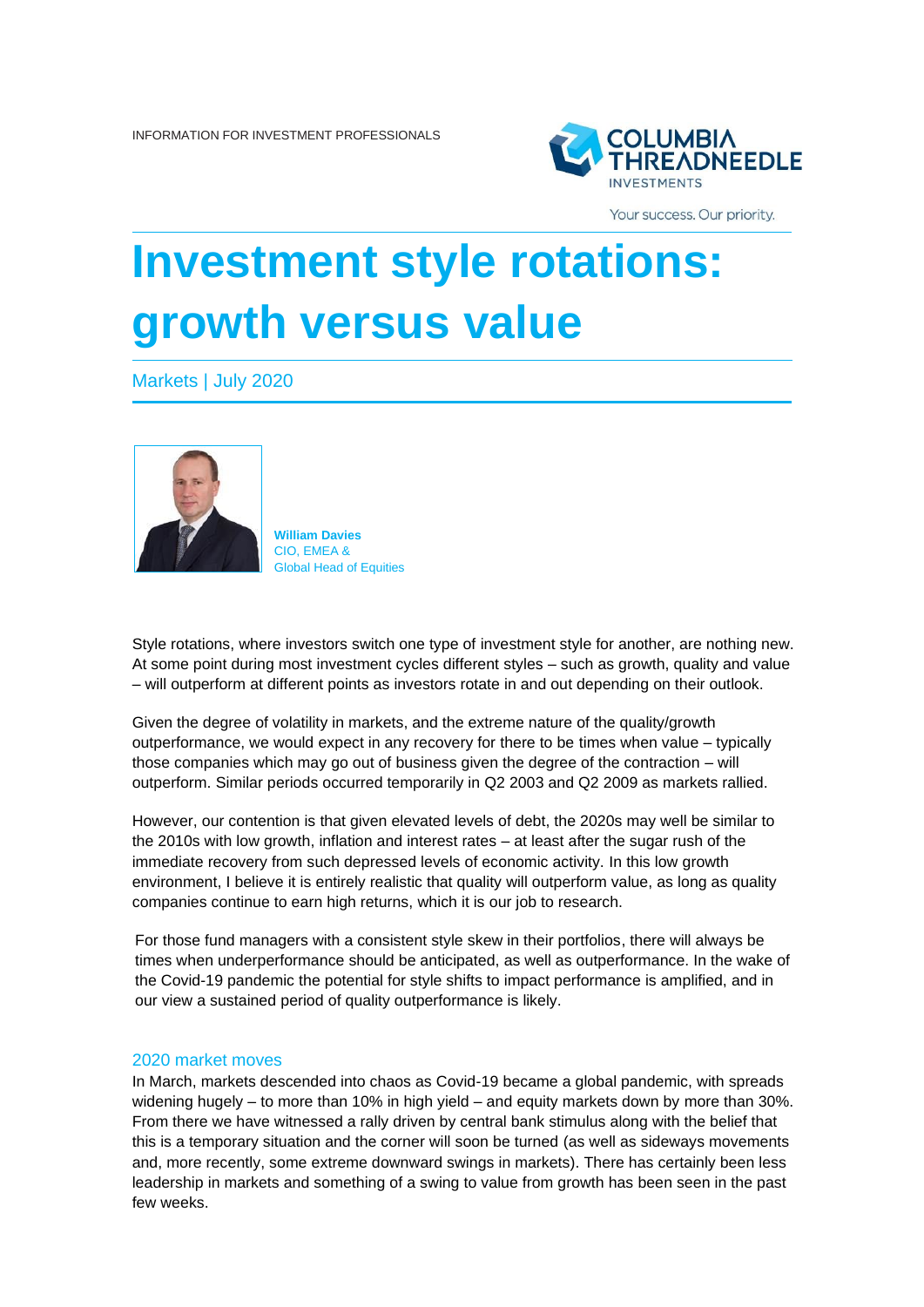However, I would caution against the view that this is a more permanent rotation of style performance. Our central forecast is that economic activity will get back to end-2019 levels by the end of 2022. While it is encouraging that we have seen progress across Asia and much of continental Europe in terms of low levels of new coronavirus cases, it is unlikely it will be a smooth ride from here. We are cognizant of the possibility of a second wave of Covid cases before we reach the holy grail of a scalable vaccine, and such a second wave could rock economies and markets alike. We are already seeing market setbacks and increased volatility as parts of the world emerge from lockdown. The recovery is clearly not going to be linear between now and 2022.

Such a backdrop is not one where value is likely to outperform. At the end of the global financial crisis in 2009 we saw a sugar rush within markets, specifically for a couple of quarters from March that year where value stocks performed very well. This is clearly being mimicked in some markets today, but following unprecedented levels of stimulus and government intervention the level of debt is going to be even greater than it was after 2009, so that rush of recovery is unlikely to persist. We will thus emerge into a world of low inflation, low growth and low interest rates.

This is shown in Figure 1, with faster growing companies standing out in the slower growing, post-global financial crisis environment – referred to as the "Era of Uncertainty".



## Figure 1: The 2008 crisis ushered in a structural shift in the style cycle

Source: UBS Quantitative Research, September 2019.

A big fiscal deficit is of course potentially inflationary, but any inflation is unlikely to persist – for two reasons. One is that there is a lot of spare capacity within the economy (as measured by unemployment and low industrial capacity utilisation), and secondly, if we do begin to see inflation it will be accompanied by rising interest rates and that will quickly dampen growth due to the cost of servicing such high levels of debt.

So the 2020s are likely to be similar to the 2010s and this is an environment in which we would expect quality companies and those less cyclically oriented to perform better. We would therefore caution against a rush to value and poorly performing stocks irrespective of the outlook. Clearly, there will be periods where this is tested, and that may well be sooner rather than later, but it is less likely to be persistent.